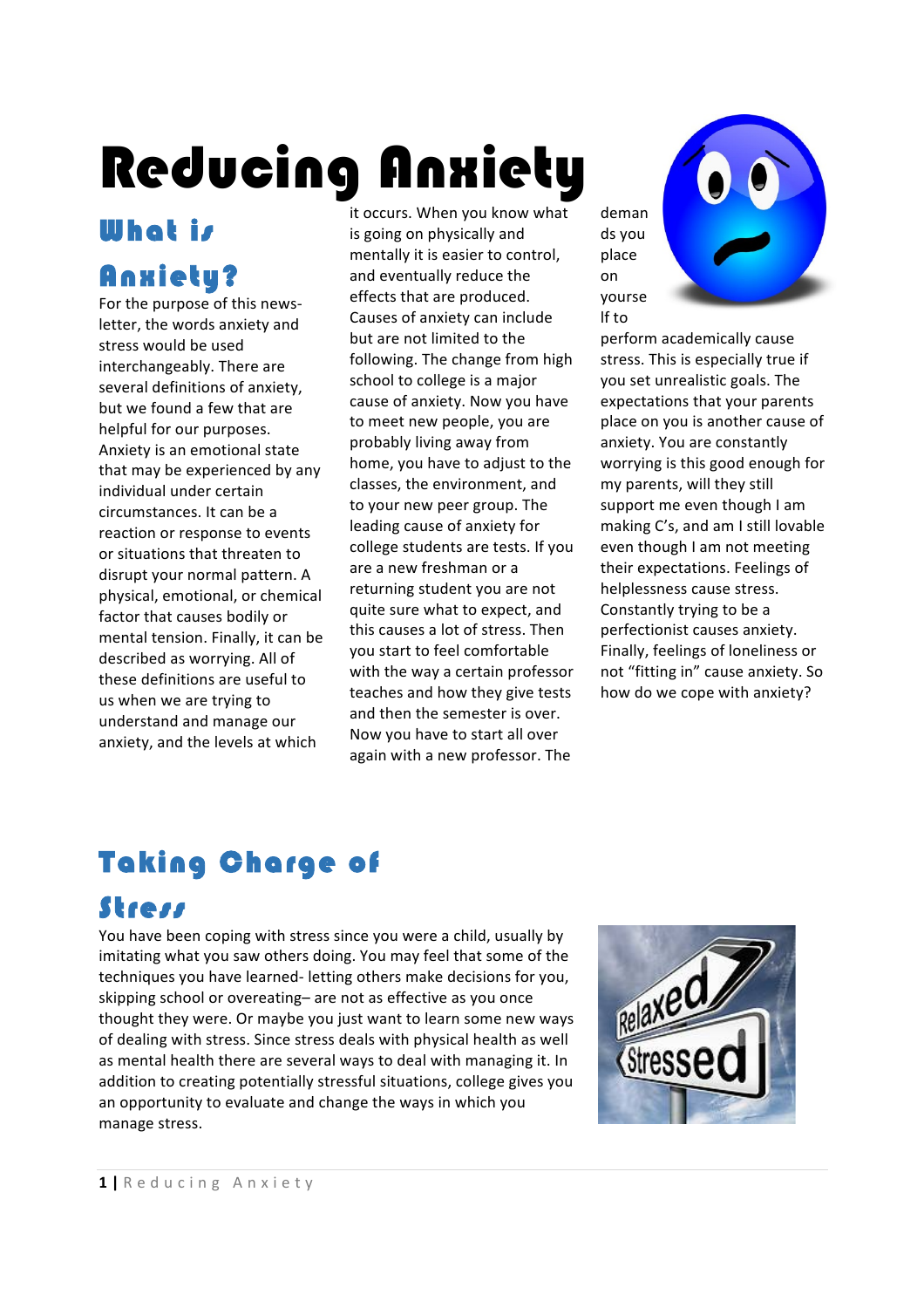## **Short Term Ways to Handle Stress**

These techniques will be described in detail so that you may do them alone in your room without the assistance of someone else.

- **Relax where you are.** Sitting in a comfortable position, place your left hand over your naval and rest your right hand on top of your left. Breathe deeply through your nose, feeling your hands rise as your abdomen fills with air. Still inhaling, count to three and feel your chest expand. Hold your breath momentarily then release it. Repeat four times, but stop if you become light headed.
- **Take a break**. Get some exercise or fresh air, or go somewhere private and yell or cry.
- Ask yourself whether it is worth being **upset over the situation**. You can choose

## Symptoms of Anxiety

- **Nervousness**
- Anger
- Inability to sleep
- **Fatigue**
- Stomach aches
- Worry
- Rapid breathing
- Sweaty palms
- Inability to concentrate
- **Burnout**
- **Depression**
- More self-critical
- **Impatient**
- High blood pressure

to stay calm and ignore it. If this issue is important, confront it directly, talk it out with a sympathetic friend, or write it out in a letter that you do not send.

List all the things you think you need to do in order to complete the previous **techniques**. The rest can be the first priority tomorrow.

Now that you know some helpful short-term tips for managing you anxiety, when do you use them? These are short-term ways of dealing with your stress, and should be used when there is no other method. You can also use the relaxation technique right before an exam. These techniques are good for an immediate reduction in your stress level, however there are some longer lasting techniques.



- Headaches
- Muscular aches
- Increase or decrease in appetite
- Cotton-mouth
- More easily confused
- Frequent absence from work or school

#### Dealing with Stress Physically

First Breathe deeply, feel the breath as it enters and leaves your body. Feel your lungs expand and deflate, and feel yourself relaxing. Next relax your muscles. Beginning with your feet, relax all the muscles until they feel limp. Work your muscles. You can do this through physical activity. By using your muscles you release the tension built up in them. Finally, express how you feel. When you feel dizzy or have a headache focus on the physical sensations and describe them in great detail. These are some ways to help you deal with the physical symptoms of stress.

#### Dealing with Stress Mentally

First take control of your feelings. When you begin to feel tense, realize that you have control of your feelings and do not let the situation get the best of you. Next, mentally escape. Visualize a spot where you can really relax and take yourself there mentally. Contemplate the "worst case" scenario. This approach lets you explore just how awful the situation could be and at times may become humorous; indicating just how unrealistic your fears may have been. Give yourself some encouragement. Finally, picture your-self succeeding. The key here is detail.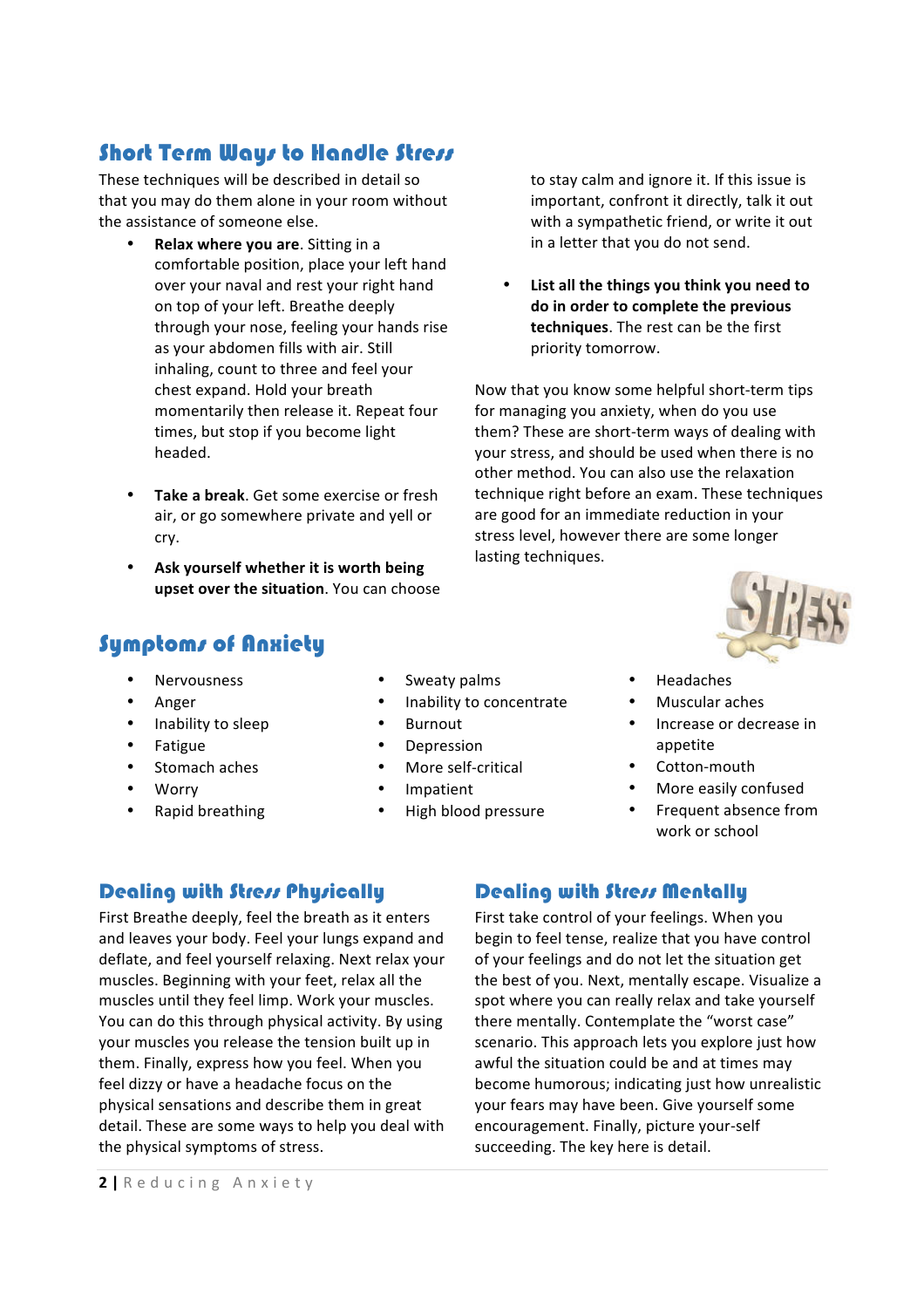## Long Term Ways to Handle Stress

There are some long-term ways to reduce stress. A certain amount of stress can be healthy, and this level is different for everyone. Below are twelve ways to help handle stress.

1) **Seek your own stress level.** Strive for excellence within your limits.

2) Choose your own goals. Do not live out choices others have made for you.

3) Become part of a support system. Look out for yourself by letting friends help you when you are under too much stress and by helping when they are over loaded.

4) Think positive. Your mind signals your body to prepare for danger whenever you think about negative outcomes, and you become tense regardless of the type of situation.

5) **Make decisions**. You can either learn to live with the

consequences of your decisions or you can change your mind. In general any decision, even if it is a decision to do nothing is better than not making a decision at all.

#### 6) **Keep your expectations**

realistic. Do not expect perfection from yourself or others. Expect some problems reaching your goals, and realize that you can solve most of them yourself with practice.

7) **Accept what you cannot change**. If a problem is out of your control accept that and move on for now, instead of spinning your wheels trying to solve it.

#### 8) **Anticipate potentially**  stressful situations and **prepare for them.** First,

decide whether the situation is one you should deal with, post-pone, or avoid. If you decided to deal with the situation, practice what you will say or do.

9) **Live in the** 



**present**. Learn from the past and move on.

10) **Manage your time**. 

Prioritizing and planning can keep the demands of college life from becoming overwhelming. The better you get with managing your time the easier life will become.

#### 11) **Take care of your health**.

Exercise regularly, eat a balanced diet, get enough sleep, and avoid alcohol and other mood-altering drugs.

#### 12) Take time for yourself.

Make yourself a priority. Find time to relax– even if only for a few minutes every day.

#### Beating Procrastination

What is procrastination? This is when you delay doing assignments and studying, because you want to do something else. The following three are a good place to start.

1) **Buy a calendar**. Set up a daily or weekly schedule for yourself, allowing time for

classes, study, and things that are fun to you. 2) **Keep a To-Do list**. Prioritize your tasks and try to get the most important done on time. 3) Ask for help. Do not be afraid to get help if you need it.